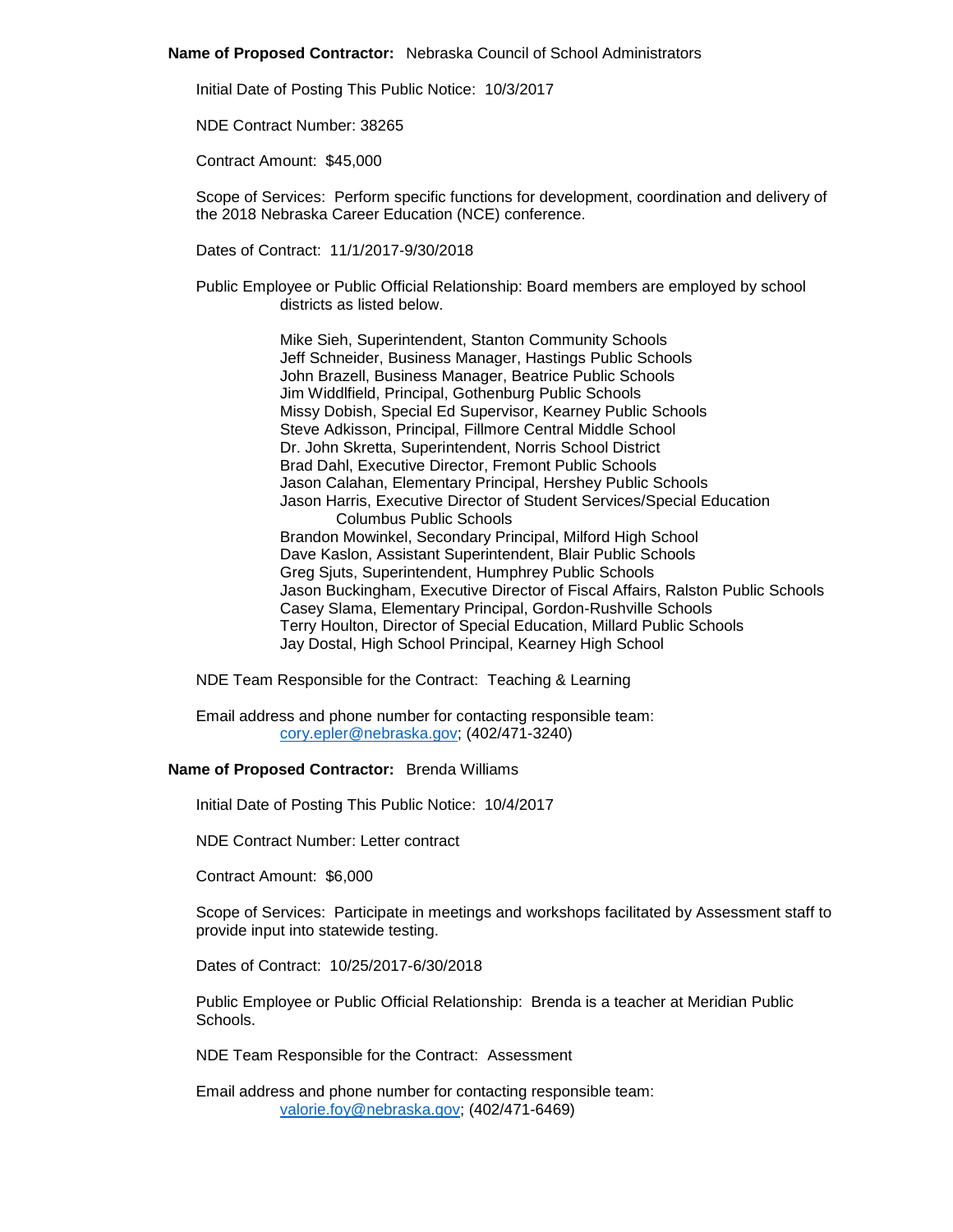### **Name of Proposed Contractor:** Michelle Helt

Initial Date of Posting This Public Notice: 10/25/2017

NDE Contract Number: 38274

Contract Amount: \$12,000

Scope of Services: Nebraska Teacher of the Year

Dates of Contract: 11/9/17-11/1/18

Public Employee or Public Official Relationship: Michelle is a teacher at South Sioux City Community School District.

NDE Team Responsible for the Contract: Commissioner's Office

Email address and phone number for contacting responsible team: [brian.halstead@nebraska.gov;](mailto:brian.halstead@nebraska.gov) (402/471-0732)

**Name of Proposed Contractor:** Colleen Schmit dba Four Monkeys Press

Initial Date of Posting This Public Notice: 10/25/2017

NDE Contract Number: 38273

Contract Amount: \$22,000

Scope of Services: Coaching, rating and/or completion of program quality observations.

Dates of Contract: 11/1/17-10/31/18

Public Employee or Public Official Relationship: Colleen is a part-time Evaluator for UNMC.

NDE Team Responsible for the Contract: Early Childhood

Email address and phone number for contacting responsible team: [melody.hobson@nebraska.gov;](mailto:melody.hobson@nebraska.gov) (402/471-0263)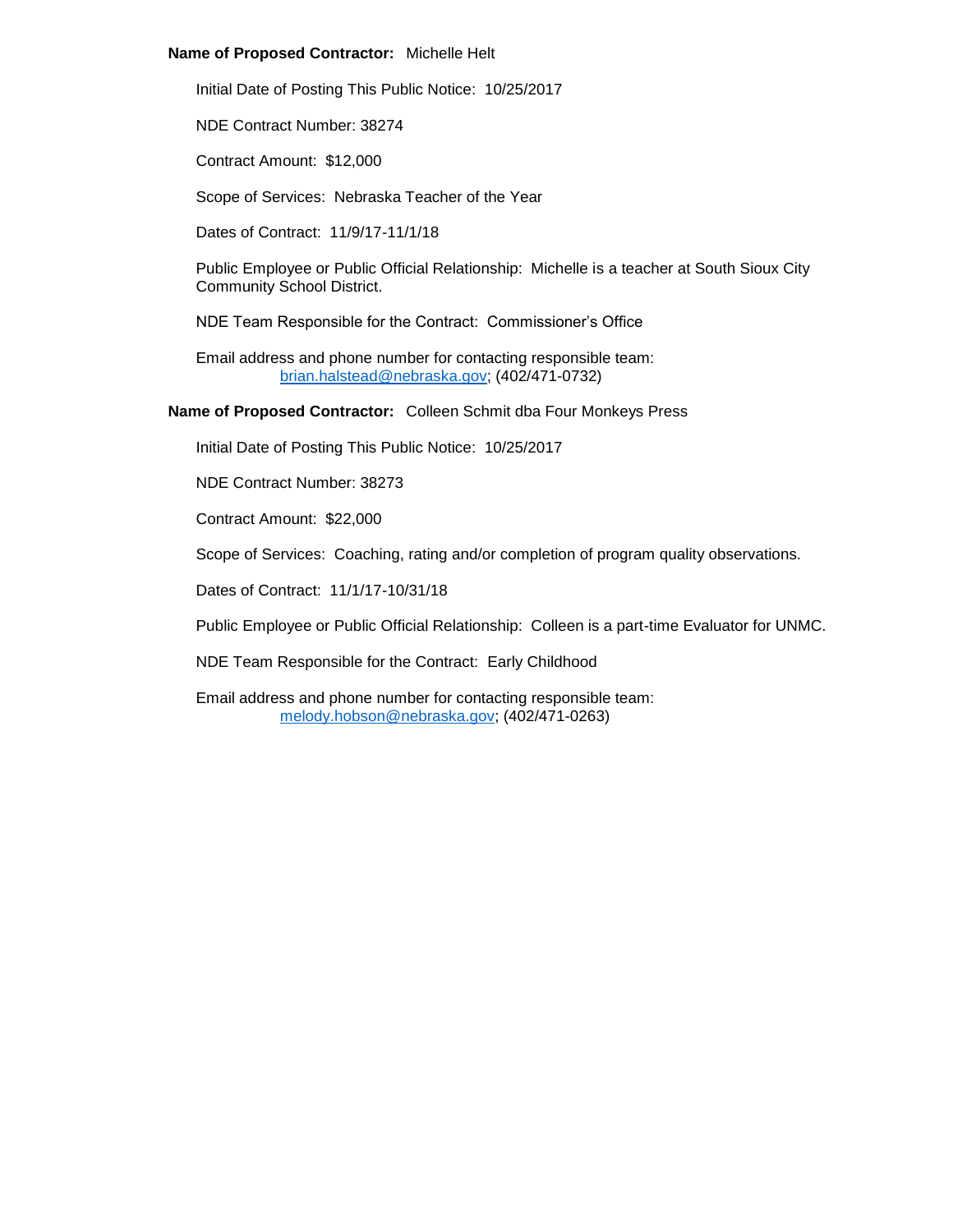**Name of Proposed Contractor:** The Board of Trustees for the Early Education Endowment is contracting with The Nebraska Children and Families Foundation

Initial Date of Posting This Public Notice: 10/25/2017

NDE Contract Number: 58001

Contract Amount: \$646,977

Scope of Services: Contractor will employ 3 full time staff with specialized knowledge and experience with education and care of infants and toddlers, parenting education and/or early childhood programs and systems. These specialists will provide technical assistance to the Early Childhood Education Endowment grantees in accordance with directives from the Board of Trustees. Contractor will prepare and provide for releases of Requests for Proposals and will arrange and conduct grant reviews of proposals for funding.

Dates of Contract: 11/1/17-10/31/19

Public Employee or Public Official Relationship: Board members are:

Doug Christensen, Past Chair, Professor at Doane College Sara Woods, Vice Chair, Executive Associate to the Senior Vice Chancellor for community Engagement at UNO John W. Ewing, Jr., Douglas County Treasurer Liliana Bronner, Clinical Education Manager in Family Medicine at UNMC Dr. Helen Raikes, Professor at UNL Rita Stinner, Spouse of Senator John Stinner, District 48 Lisa Taylor-Jones, DHHS Chief of Staff

NDE Team Responsible for the Contract: Early Childhood

Email address and phone number for contacting responsible team: [melody.hobson@nebraska.gov;](mailto:melody.hobson@nebraska.gov) (402/471-0263)

### **Name of Proposed Contractor:** Ann O'Connor

Initial Date of Posting This Public Notice: 10/26/2017

NDE Contract Number: 38276

Contract Amount: \$10,000

Scope of Services: Provide training and ongoing support to staff implementing WearTec curriculum.

Dates of Contract: 11/1/17-6/30/18

Public Employee or Public Official Relationship: Ann is an Instructional Designer at UNL and her spouse is a Web Specialist at UNL.

NDE Team Responsible for the Contract: Federal Programs

Email address and phone number for contacting responsible team: [diane.stuehmer@nebraska.gov;](mailto:diane.stuehmer@nebraska.gov) (402/471-1740)